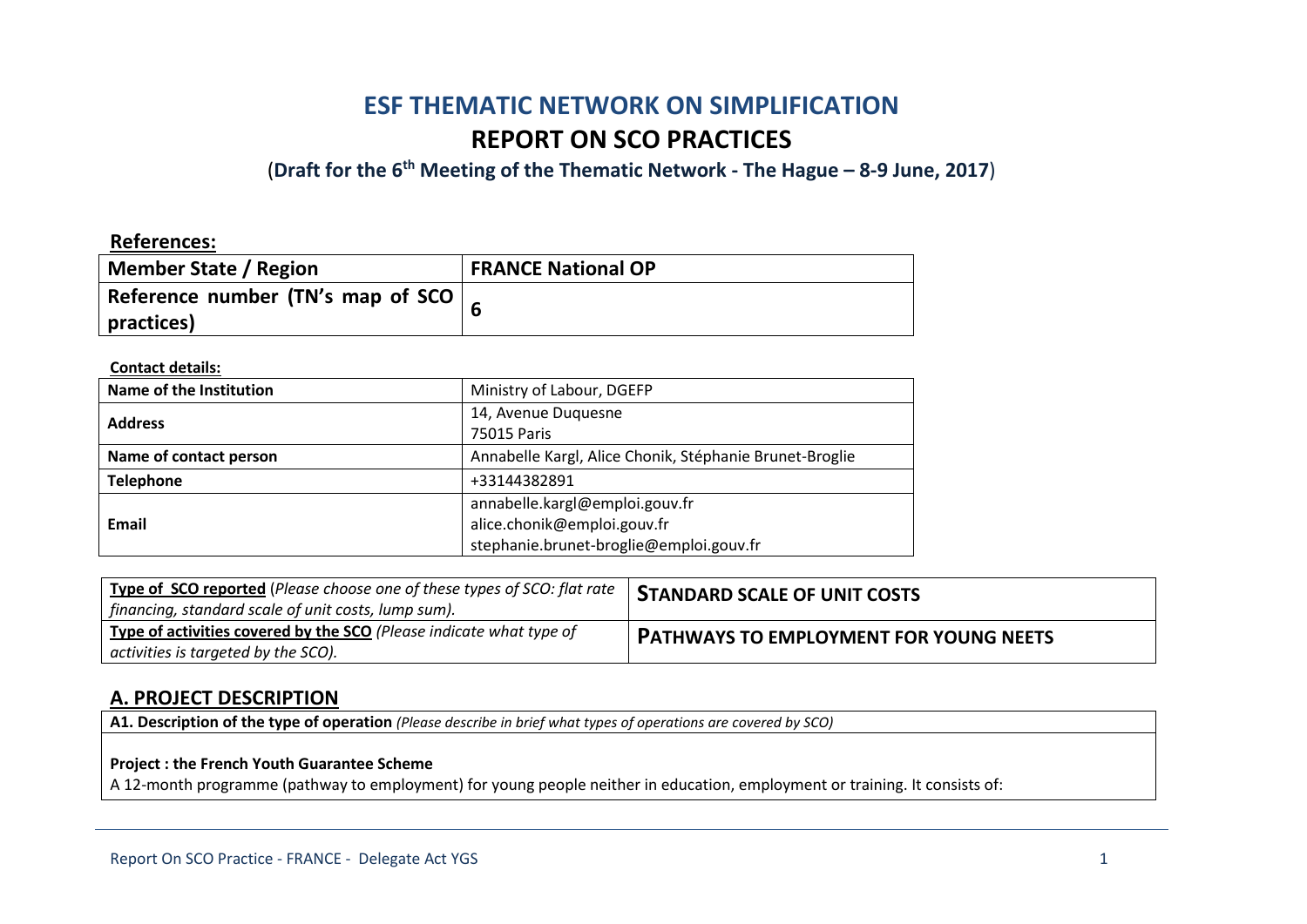- Advice and counseling, aiming at developing the young person's skills. This aspect is carried out by local public employment services.
- A monthly financial allowance (up to  $\epsilon$  452) for every young person, paid out by the State.

The Youth Guarantee Scheme may receive financial support from the Youth Employment Initiative (€ 37.4 million) and the ESF (€ 37.4 million)

**A2. Definition of outputs/results** (*Please give a short definition of outputs and/or results)*

Result : the young person attended the full 12-month programme and the payment of the YEI support is conditional on the achievement of certain goals ( $\rightarrow$  « positive outcomes ») : the young person enrolled for vocational training or studies ; the young person starts a business ; the young person is hired by a company ; the young person spent at least 80 days in work related situations during the 12-months programme.

**A3. Beneficiaries** *(please indicate the types of beneficiaries involved in the operations covered by SCO)*

Beneficiary : the Ministry of Labour's Department in charge of promoting youth employment. The Department coordinates the local public employment services that implement the operation in the YEI regions.

**A4. Target group(s)** *(Please list target groups within projects covered by SCO)*

Young NEETS under 26

# **B. METHODOLOGY AND CALCULATION METHOD**

**B.1 Methodology** *(please indicate which methodology/ies has/have been used: Fair, equitable and verifiable method / use of existing EU schemes for similar types of operation and beneficiary / Use of existing own national schemes for similar types of operations and beneficiaries / use of rates and specific methods enshrined in the regulation or in a delegated act / use of a draft budget /combination of methodologies). Please indicate if the concerned SCO has been covered by Art. 14(1) ESF)*

The standard scale of unit costs covers the costs of 1 participant in a 12-month programme. This amount takes into account both the costs related to the counselling activities carried out by the local public employment services and the costs of the monthly allowance to the young person.

- Counselling/support costs determined using article 67, (5), c. of the Common Provisions Regulation (1303/2013). Existing own national scheme for similar types of operations and beneficiaries.
- Financial support for the young person attending the programme determined through historical data.

The standard scale of unit cost was covered by a delegated act under article 14 (1) ESF regulation : Delegated Regulation n°2015/2195.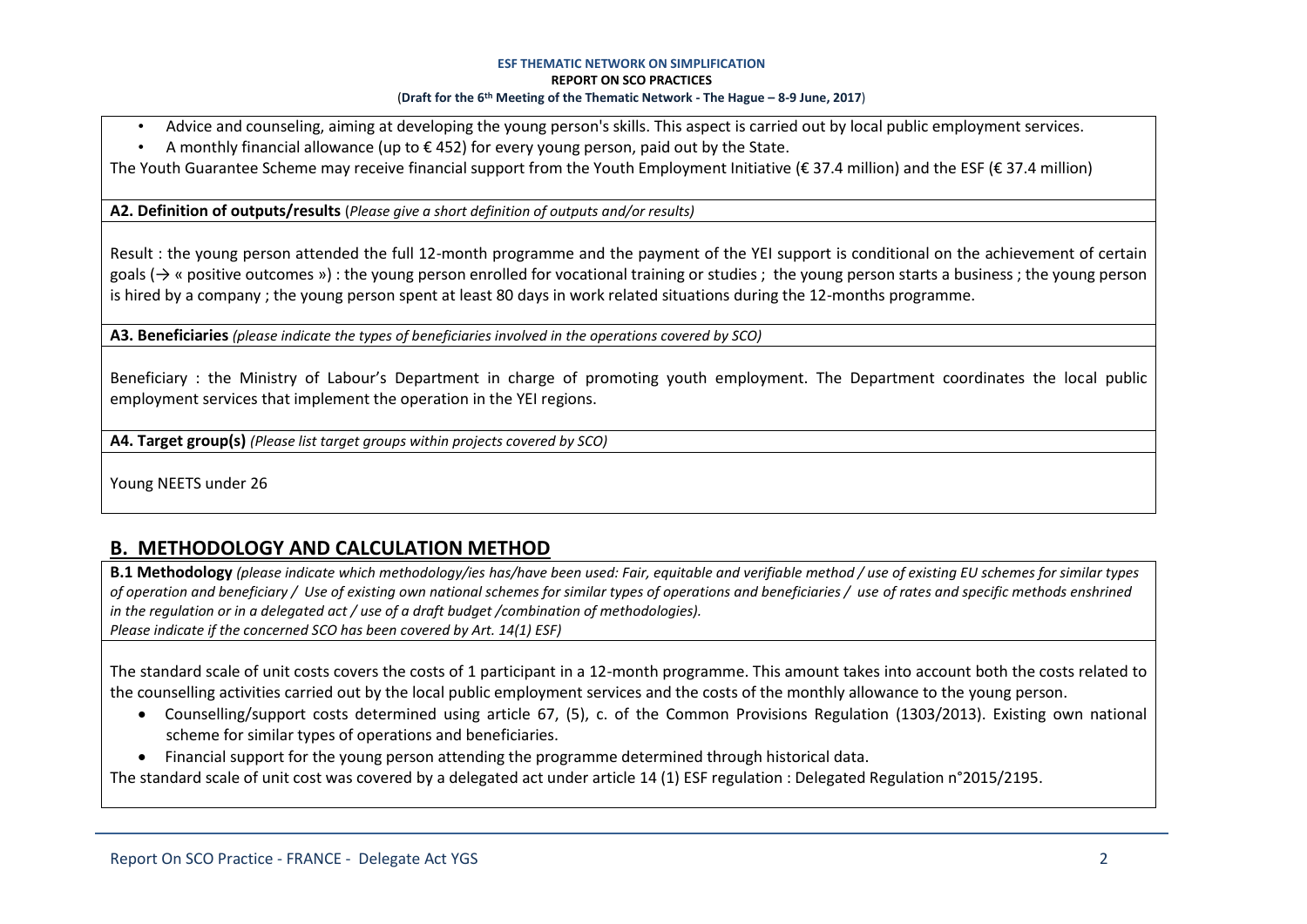**B.2 Calculation Methods** *(please describe how the calculations have been made)*

- Counselling/support costs ( $\epsilon$  1600 / person / year) : determined using article 67, (5), c. of the Common Provisions Regulation (1303/2013).
- Financial support for the young person attending the programme (2 000  $\epsilon$  / person / year) : determined by analysing the average costs of this allowance in 2014.

**B.3 Data source** *(please indicate the type of data used and the data source)*

- Counselling costs : national regulation (instruction ministérielle du 11 octobre 2013 relative à l'expérimentation Garantie Jeunes prise pour l'application du décret 2013-80 du 1er octobre 2013)
- Financial support for the young person : analysis of the 2014 payment data. Indeed, in 2014, the scheme was funded by the State only.

# **C. IMPLEMENTATION OF SCO**

(*Please describe in brief what implementation rules and conditions have been set out)*

The standard scale of unit costs covers the costs of 1 participant in a 12-month programme. This amount takes into account both the costs related to the counselling activities carried out by the public local employment services and the costs of the monthly allowance to the young person. The payment of the YEI support is conditional on the achievement of certain goals ( $\rightarrow$  « positive outcomes »). There is no positive outcome if the young person has not completed the 12-month programme. Each type of positive outcome has to be proved by supporting documentation. Rules set out in the Delegated Regulation n°2015/2195.

### **D. AUDIT TRAIL**

*(Please provide a brief description of the audit trail for the concerned SCO, including documents, key contents/conditions and procedures)*

The payment of the YEI support is conditional on the achievement of certain goals ( $\rightarrow$  « positive outcomes »). There is no positive outcome if the young person has not completed the 12-month programme.

4 indicators :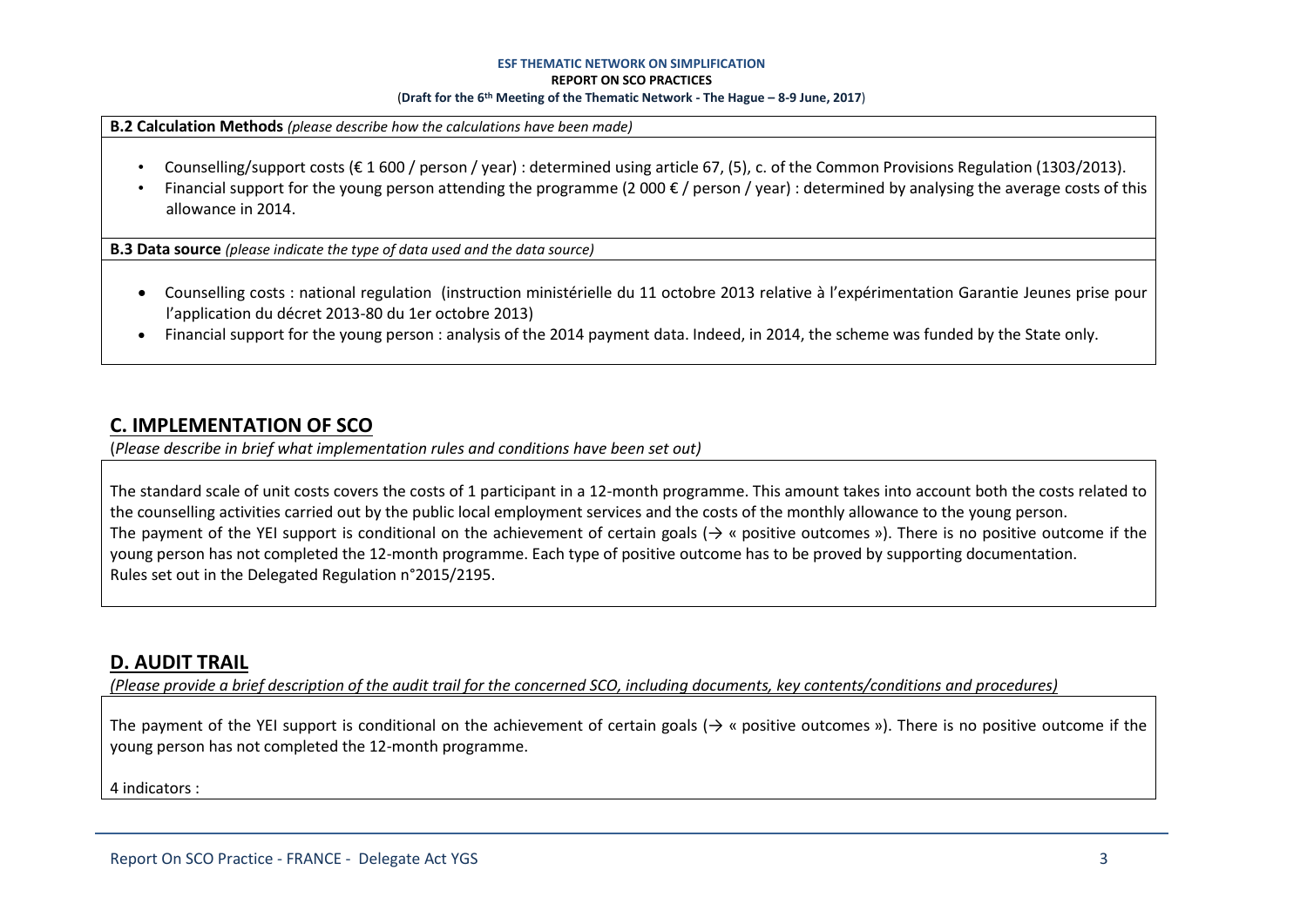The young person enrolled for vocational training or studies

The young person starts a business

The young person is hired by a company

The young person spent at least 80 days in work related situations during the 12-months programme.

Each type of positive outcome has to be proved by supporting documentation.

The beneficiary (Ministry of Labour's Department for youth employment) collects and compiles the data from the local public employment services and issues the payment claim.

The Ministry of Labour's ESF Department performs the checks on the payment claim and declares the eligible expenditure to the EC.

# **E. ASSESSMENT BY THE AUDIT AUTHORITY(IES) INCLUDING EVENTUAL EX ANTE ASSESSMENT**

*(If relevant, please explain how the audit authority has been involved in preparation and assessment of the SCO).* 

# **F. IMPACT OR ADDED VALUE FOR THE MA, BENEFICIARIES AND OTHER STAKEHOLDERS**

*(Please explain how you have perceived impact/added value of the SCO for the MA, beneficiaries and other stakeholders).* 

Benefits :

- Result-oriented procedure : Focus on the Youth Guarantee's objectives and goals rather than on justifying the incurred costs.
- Simplification : A national calculation method was used to determine part of the standard scale of unit costs (article 67, (5), c). The French authorities are reimbursed as soon as a young person has achieved one of the goals.
- Legal certainty is achieved through this procedure (upstream validation by the Commission)
- Flexibility : The beneficiary is not necessarily paid according to the method used by the Commission to pay the Member State.